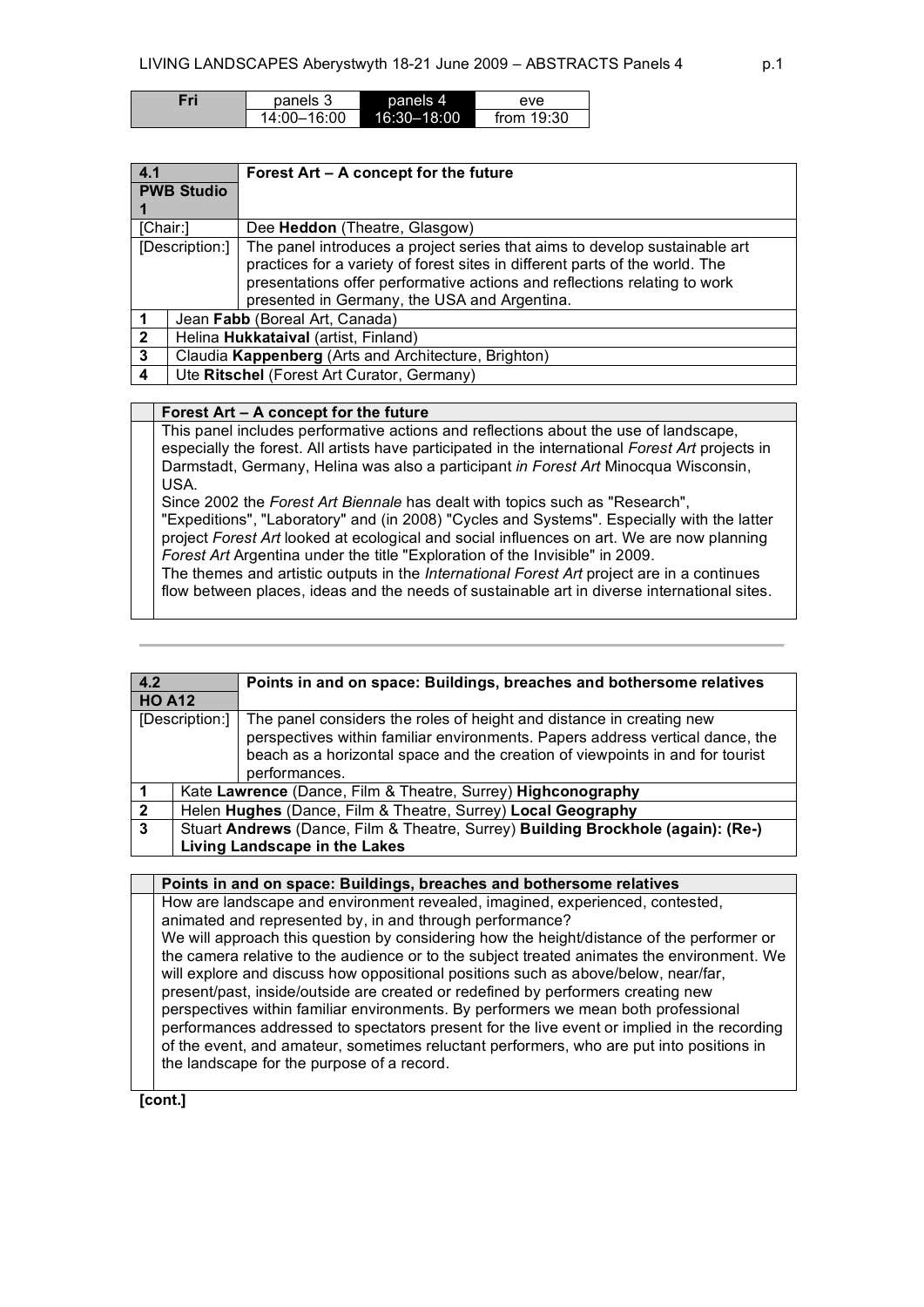| $\vert$ 4.2 | Points in and on space: Buildings, breaches and bothersome relatives |
|-------------|----------------------------------------------------------------------|
| [cont.]     |                                                                      |

| 1            | Kate Lawrence (Dance, Film & Theatre, Surrey) Highconography                                  |
|--------------|-----------------------------------------------------------------------------------------------|
|              | A vertical dancer is suspended between high and low using equipment borrowed from rock        |
|              | climbing. In her vertical dance work Highconography (2008), Kate Lawrence descends            |
|              | from the roof of a library building. At approximately the half way point of her descent, she  |
|              | performs choreography that uses the wall of the library as her 'floor'. Her world is upended  |
|              | and so she is not only between high and low, but also between notions of vertical and         |
|              | horizontal. Kate considers how these forces set in motion a spatial confusion that provokes   |
|              | an 'extra-sensory' response in the mindful body of the dancer. In addition, some theatrical   |
|              | conventions are disrupted. First, the work is framed as a performance only by the start and   |
|              | finish of the musical score which means that the borders that mark what is within and what    |
|              | is without the performance are blurred. Second, the dancer is positioned above the            |
|              |                                                                                               |
|              | 'audience', and yet the performance is also viewed from very close (inside the library        |
|              | building) and from far away (accidental viewers). These factors, amongst others, contribute   |
|              | to the spatial confusion of the performer. The performer senses herself (and can be           |
|              | perceived) as 'in-between' a range of opposing polar positions such as high/low,              |
|              | inside/outside, dancer/climber, vertical/horizontal. These lines of tension find nodal        |
|              | connections in the body of the dancer, forming a three-dimensional web or matrix of           |
|              | complementary and contradictory forces that are more complex than the linear oppositions      |
|              | suggested by two opposites (near/far). For example, the high/low binary is disrupted by       |
|              | notions of horizontalilty as well as the sense of being caught on the boundary between        |
|              | inside and outside spaces. Kate reflects that her experience as a vertical dancer reveals     |
|              | complex simultaneous contingencies of corporeal and theoretical knowledge.                    |
|              | See also performance Friday 13:30 National Library of Wales                                   |
| $\mathbf{2}$ | Helen Hughes (Dance, Film & Theatre, Surrey) Local Geography                                  |
|              | This paper presents the beach as a horizontal space that provides both a tactile              |
|              | surrounding blanket of sand, sea, stones and crustaceans, and a flattened, gradated           |
|              | platform viewable from the cliffs around as on the edge of life. This presentation will       |
|              | explore these contrasting perspectives and atmospheres with reference to the speaker's        |
|              | own experiences of growing up on the Pembrokeshire coast, digging, exploring sand dune        |
|              | complexes, climbing cliffs and perfecting her tan, as well as her attempts to map onto her    |
|              | own experiences kindred representations in paintings, films and philosophy.                   |
|              | For example, Agnes Varda, documentary and fiction filmmaker and installation artist           |
|              | introduced her most recent and reportedly her last film The Beaches of Agnes (2008) by        |
|              | saying: 'If you opened people up, you would find landscapes; if you opened me up, you         |
|              | would find beaches.' In her film Varda uses the beach as an adaptable performance space       |
|              | to structure a wide-ranging account of her life and her life's work in film: the playful, the |
|              | inventive, the surreal, and the melancholy.                                                   |
|              | In using the beach in the film, as well as in photographs and installations, Varda, taps into |
|              | the playful space of generations that have holidayed there. In The Production of Space        |
|              | Henri Lefebvre claimed: 'The beach is the only place of enjoyment that the human species      |
|              | has discovered in nature.' He also famously declared 'beneath the pavement, the beach'.       |
|              | At the same time, however, Lefebvre laments the tendency for the 'true appropriation' of      |
|              | this natural space to 'turn into its opposite – total passivity on the beach, mere            |
|              | contemplation of the spectacle of sea and sun.'                                               |
|              | The northern European beach has provided a locus for the expression of deep melancholy,       |
|              | particularly in Expressionist paintings such as Edvard Munch's 'Evening. (Melancholia: On     |
|              | the Beach)' or 'Young Woman on the Beach. (The Lonely One)'. Margaret Tate's films,           |
|              | particularly her Blue Black Permanent (1992), which expresses the memories of a               |
|              | daughter, whose mother kills herself by swimming out to sea, capture the overwhelming         |
|              | power of the Scottish coast, the dominance of the environment and the submergence of          |
|              | the self within it.                                                                           |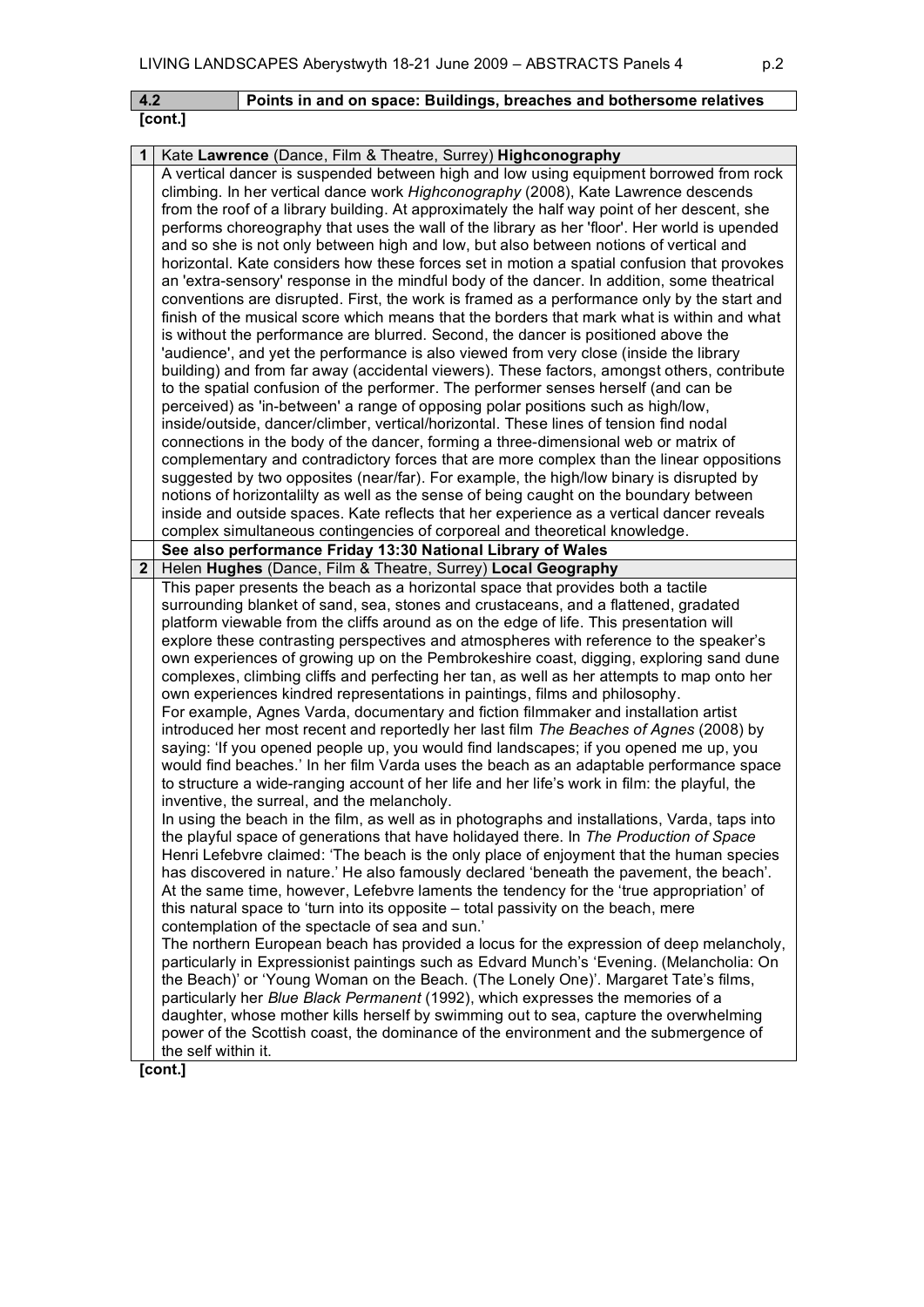| 4.2     | Points in and on space: Buildings, breaches and bothersome relatives               |
|---------|------------------------------------------------------------------------------------|
| [cont.] |                                                                                    |
|         |                                                                                    |
|         | 3 Stuart Andrews (Dance, Film & Theatre, Surrey) Building Brockhole (again): (Re-) |

| Living Landscape in the Lakes                                                                  |
|------------------------------------------------------------------------------------------------|
| The Lake District Visitor Centre at Brockhole provides a focus for tourism in the Lake         |
| District National Park. The house and gardens were created in the 1890s and the thirty         |
| acres of gardens were designed by the landscape architect, Thomas Mawson. Brockhole            |
| was built as a result of the railway, which opened up the Lake District to tourists and        |
| wealthy industrialists who commuted weekly into Manchester. Brockhole has been a               |
| family home, convalescent home and most recently a visitor centre. Its view (and over-         |
| view) of the Lakeland fells and its multiple incarnations means that Brockhole is a site       |
| fundamentally connected to past and present tourist performances in and of 'Lakeland'.         |
| Brockhole is to be developed as 'a world class visitor attraction', a process which may        |
| involve the demolition of the house and will necessarily reform its tourist framing of the     |
| Lakes. This is occurring in the context of the 2006-2030 strategy document, A Vision for       |
| the Lake District National Park in 2030. And how to realise it, which addresses the            |
| management of the Lakes as a living landscape. In this paper I reflect on my own visits to     |
| the lakes and to Brockhole in this climate of change. I consider the view from Brockhole,      |
| the perspective that is (and that will be) offered on the Lakeland landscape. I argue that     |
| Brockhole provides a critical point from which to consider multiple viewpoints on the          |
| staging and re-staging of 'living landscapes' in the Lakes. I reflect on Victorian versions of |
| travelling 'up' to and of living in the lakes (experience, imaginings, writings, ownership,    |
| travel). I consider Brockhole as a point in and on space, one that in 1890 was introduced      |
| and which, shortly, will be re-introduced, with the potential of reinscribing myths of place,  |
| distance and the past in and on the landscape.                                                 |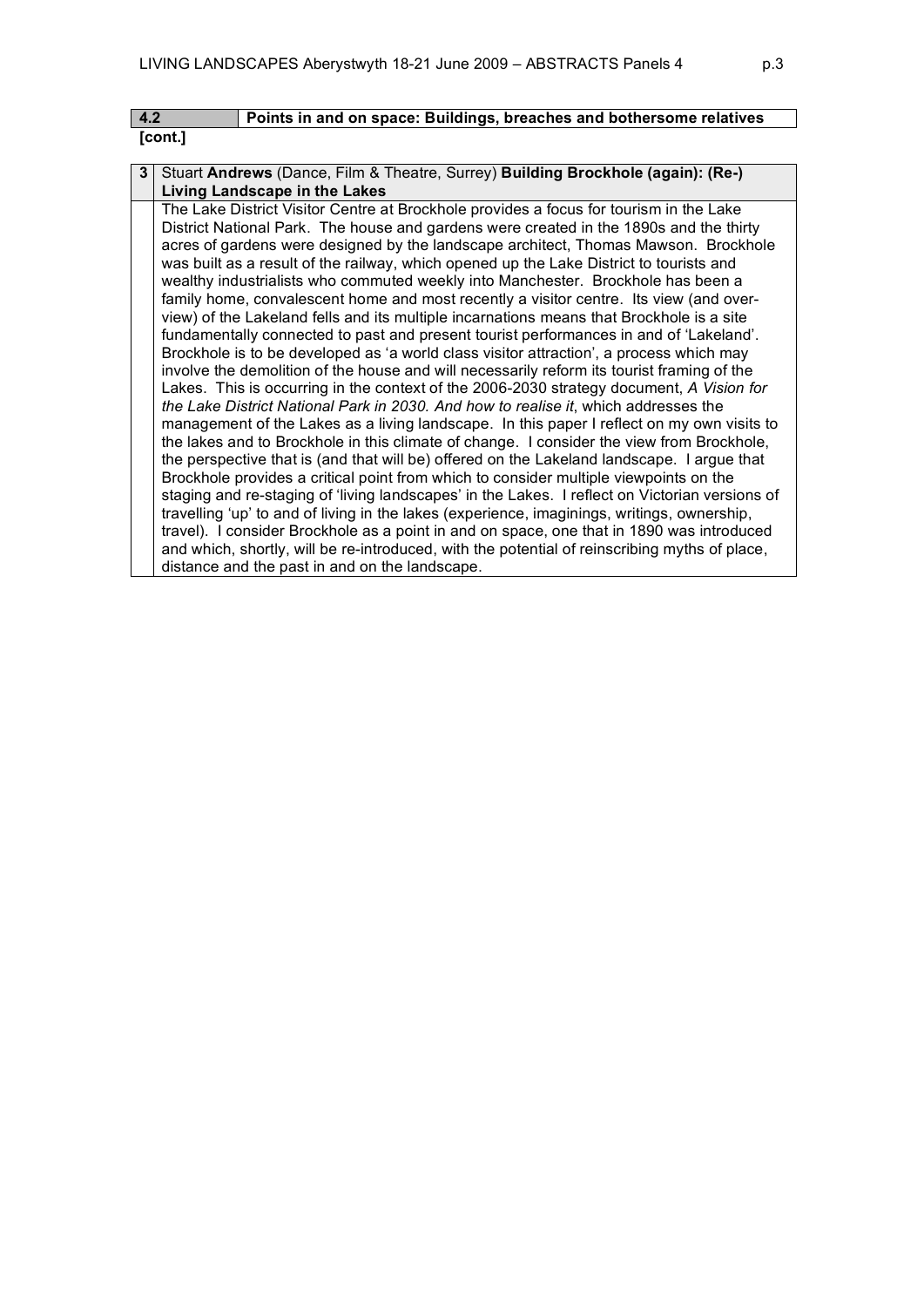| Fri | panels 3    |             | eve          |
|-----|-------------|-------------|--------------|
|     | 14:00–16:00 | 16:30-18:00 | from $19:30$ |

| 4.3<br><b>HO A14</b> |                | (Military) Landscapes: Decoys, Relics and Miniaturization                                           |
|----------------------|----------------|-----------------------------------------------------------------------------------------------------|
|                      |                |                                                                                                     |
|                      | [Chair:]       | JD Dewsbury (Geographical Sciences, Bristol)                                                        |
|                      | [Description:] | The panel addresses the staging of military landscapes through sound,                               |
|                      |                | scenography and modelling, and introduces an artistic intervention into                             |
|                      |                | practices of miniaturization.                                                                       |
| 1                    |                | Greer Crawley (Spatial Design, Buckinghamshire New University) Strategic                            |
|                      |                | Scenography - constructing alternative terrains                                                     |
| $\mathbf{2}$         |                | Kathrine Sandys (Music, Goldsmiths) Novolant - the phenomenological presence of                     |
|                      |                | Cold War buildings as sublime encounter                                                             |
| 3                    |                | Petra Tjitske Kalshoven (Anthropology, Aberdeen) The world unwraps from tiny bags:                  |
|                      |                | performing landscapes in modelling                                                                  |
|                      |                |                                                                                                     |
| $\mathbf 1$          |                | Greer Crawley (Spatial Design, Buckinghamshire New University) Strategic                            |
|                      |                | Scenography - constructing alternative terrains                                                     |
|                      |                | My research is concerned with the use of decoy and deception in the target landscapes of            |
|                      |                | modern military conflict. The 'staging' of the wartime landscape is discussed within a              |
|                      |                | theoretical and historical framework. Examples of decoy landscapes including camouflage             |
|                      |                | and terrain models illustrate how scenographic methods were deployed to create and                  |
|                      |                | visualise strategies of disguise and exposure.                                                      |
|                      |                | Themes to be considered include: Inscriptions on the landscape -scripted design;                    |
|                      |                | miniaturization of landscape; the representation of the view of the aviator.                        |
|                      |                | An investigation of the history, theory, and application of camouflage provides the basis for       |
|                      |                | a discussion of the interrelation between camouflage and scenography. Although the                  |
|                      |                | history of camouflage is widely documented and the role of artists, designers and                   |
|                      |                | architects examined in some detail, the particular scenographic view has not been                   |
|                      |                | explored in any significant way.                                                                    |
|                      |                | The focus of this paper will be the storyboards, scenarios and terrain models of the                |
|                      |                | wartime scenographers. How did the scenographer's perspective inform military strategy              |
|                      |                | and interpretation? The emphasis will be on the visualisation of landscape. To demonstrate          |
|                      |                | how the wartime landscape was a constructed space of the imagination- an object of vision           |
|                      |                | and a place of action reinvented and redefined through what Virilio describes in War and            |
|                      |                |                                                                                                     |
|                      |                | Cinema as the 'logistics of perception' and the aerial view.                                        |
| 2 <sub>1</sub>       |                | Kathrine Sandys (Music, Goldsmiths) Novolant - the phenomenological presence of                     |
|                      |                | Cold War buildings as sublime encounter                                                             |
|                      |                | The landscape of rural Britain from 1951 - 1992 concealed a presence of military activity           |
|                      |                | on the continual brink of potential war. This Cold War period remained largely visible              |
|                      |                | through the public information and combined myth presented to us, not through the sudden            |
|                      |                | transformation of the rural landscape. Even today, within the landscape of Britain lie post -       |
|                      |                | Cold War architectural relics that are largely untouched. These relics still hold their             |
|                      |                | enigmatic stories. The process of my research involves revealing these relics and                   |
|                      |                | inhabiting them with ephemeral immersive sound or light installations that force the                |
|                      |                | participant to register the experience of "experiencing".                                           |
|                      |                | The notion of latent experience is founded in 20 <sup>th</sup> Century perceptual phenomenology and |
|                      |                | presents a parallel with the concealed relics of Cold War Britain. Lending itself to form an        |
|                      |                | analogy of covert military activity, our own sensory perceptual experience is presented to          |
|                      |                | us through an intangible medium of sound. Using theatre technology, the buildings are               |
|                      |                | given a presence that registers as a haptic experience. Combined with anticipation and              |
|                      |                | journey, the subject experiences what would be considered sublime within the $18th$ Century         |
|                      |                | tradition of our encounter with the natural landscape, but questionable through the                 |
|                      |                | theatrical methods and appropriation of existing site used to characterise this experience.         |
|                      |                | This presentation introduces "Hush House" - my ongoing research project.                            |
|                      |                |                                                                                                     |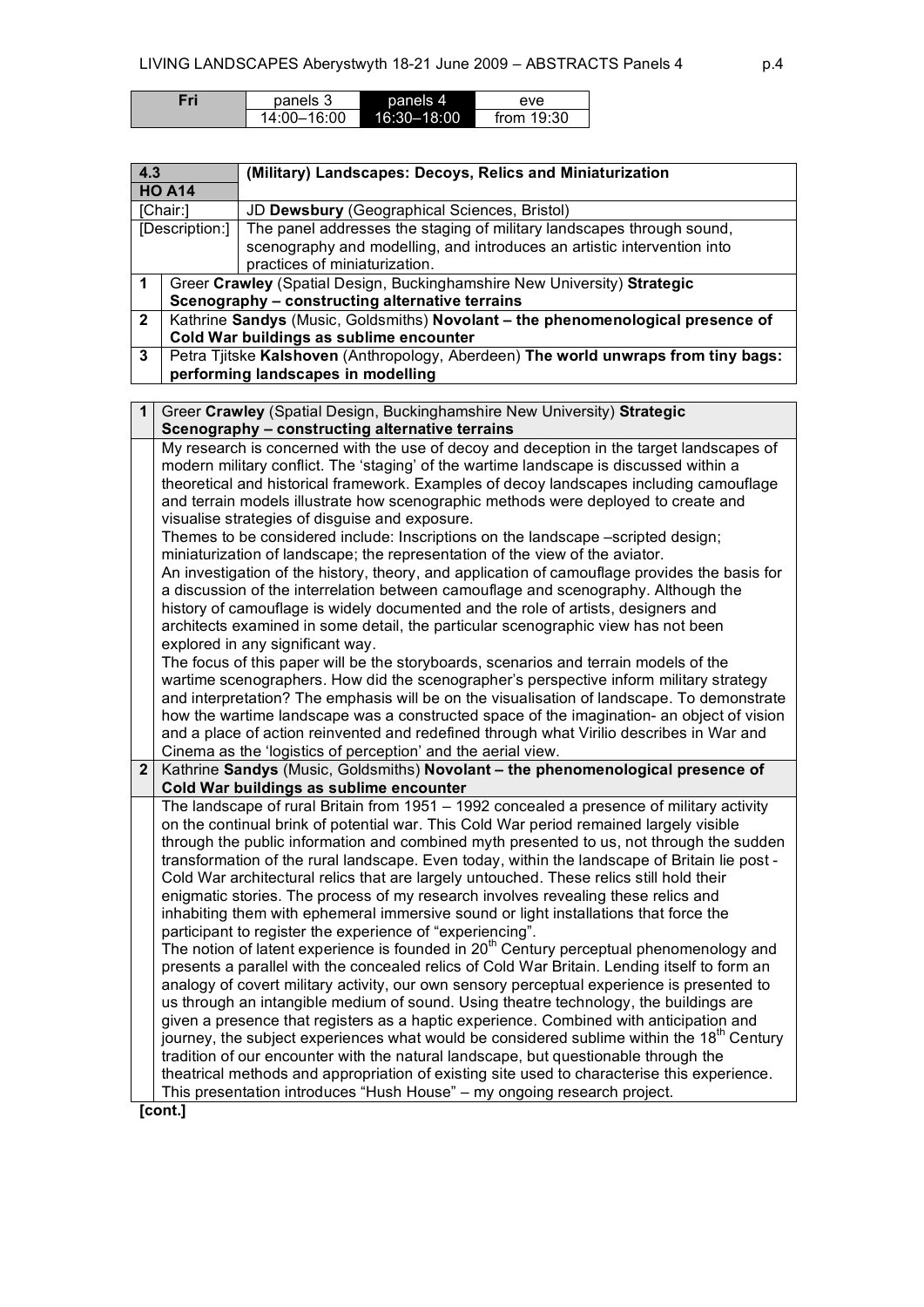| 4.3     | (Military) Landscapes: Decoys, Relics and Miniaturization |
|---------|-----------------------------------------------------------|
| [cont.] |                                                           |

| 3 <sup>1</sup> | Petra Tjitske Kalshoven (Anthropology, Aberdeen) The world unwraps from tiny bags:           |
|----------------|----------------------------------------------------------------------------------------------|
|                | performing landscapes in modelling                                                           |
|                | In model making supply shops, tin figure painters or model railway enthusiasts can choose    |
|                | from a wealth of ingredients to create landscapes for their models to dwell in. In miniature |
|                | battle scenes, the right kind of setting enhances a representation's topographical and       |
|                | historical authenticity. In the most sophisticated model railway displays, trains passing    |
|                | through rocky outcrops recall feats of Swiss engineering while fascinating dedicated         |
|                | amateurs with the wonder and craftsmanship of their reduced scale. It is not only the        |
|                | models who perform in such imagined landscapes—their makers and collectors spend             |
|                | many hours dwelling here, manipulating memories and materials to 'get it right' and          |
|                | acquiring insights into the life-size 'original' in the process.                             |
|                | In a playfully serious allusion to such delights of miniaturization, Dutch artist Levi van   |
|                | Veluw creates photographic self-portraits that are the result of a short process of          |
|                | landscaping performed on his own head. Commenting on his materials, bought in a model        |
|                | making supply shop, the artist said, "You can buy the entire world there, wrapped in tiny    |
|                | bags." As explained on his website, "a fresh twist is given to the obsession inherent in the |
|                | romantic landscape of recreating the world and simultaneously being part of it." The man's   |
|                | head becomes his canvas—but it is also the soil from which the landscape grows, recalling    |
|                | 'Green Man' carvings in medieval churches as well as contemporary views on the               |
|                | constructedness of landscape as an imagined and therefore embodied concept. Drawing          |
|                | on a recent exhibit on miniatures which I organized in Aberdeen and which featured Van       |
|                | Veluw's 'Landscape' video, and on interviews both with this artist and with Dutch and        |
|                | Scottish miniature collectors and painters, I will explore artistic engagement with          |
|                | landscapes-made-to-scale for its potential to illuminate human 'dwelling in landscapes' as   |
|                | both a performative practice and an embodied ideal.                                          |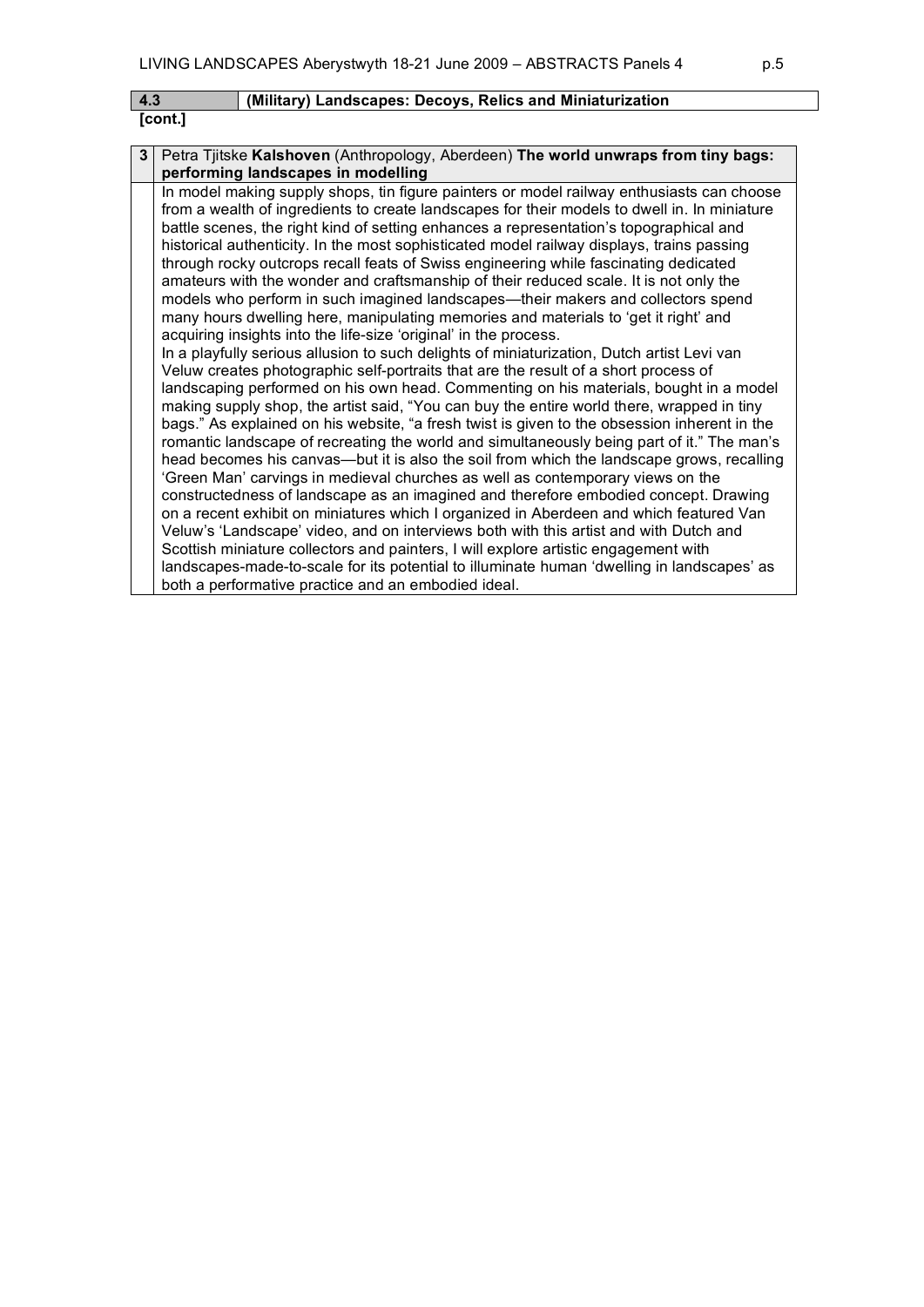| Fri | panels 3    | panels 4    | eve          |
|-----|-------------|-------------|--------------|
|     | 14:00-16:00 | 16:30-18:00 | from $19:30$ |

| 4.4            |                                                                                 | Writing Absence in / of Landscape                                              |
|----------------|---------------------------------------------------------------------------------|--------------------------------------------------------------------------------|
|                | <b>HO C164</b>                                                                  |                                                                                |
|                | [Chair:]                                                                        | Simon Murray (Theatre, Glasgow)                                                |
|                | [Description:]                                                                  | The panel addresses the relationship of writing to landscape with reference to |
|                |                                                                                 | the presence of the land in Shakespeare's King Lear, the 'memory'              |
|                |                                                                                 | landscapes of modern and postmodern (postdramatic) texts and the               |
|                |                                                                                 | posthumous landscapes of W.G. Sebald.                                          |
|                | Richard Marggraf Turley; Howard Thomas; Jayne Archer (English, Aberystwyth)     |                                                                                |
|                | 'Darnell, and all the idle weedes that grow': remembering the land in King Lear |                                                                                |
| $\overline{2}$ | Günther Heeg (Theatre, Leipzig) The Memory of Text / Landscapes                 |                                                                                |
| $\mathbf{3}$   |                                                                                 | Jessica Dubow (Geography, Sheffield) Still-Life, After-Life: Landscape as Loss |

| 1              | Richard Marggraf Turley; Howard Thomas; Jayne Archer (English, Aberystwyth)                                                                                                                                                                                                                                                                                                                                                                                                                                                                                                                                                                                                                                                                                                                                                                                                                                                                                                                                                                                                                                                                                                                                                                                                                                                                                                                                                                                                                                                                                                                                                                                                                                                  |
|----------------|------------------------------------------------------------------------------------------------------------------------------------------------------------------------------------------------------------------------------------------------------------------------------------------------------------------------------------------------------------------------------------------------------------------------------------------------------------------------------------------------------------------------------------------------------------------------------------------------------------------------------------------------------------------------------------------------------------------------------------------------------------------------------------------------------------------------------------------------------------------------------------------------------------------------------------------------------------------------------------------------------------------------------------------------------------------------------------------------------------------------------------------------------------------------------------------------------------------------------------------------------------------------------------------------------------------------------------------------------------------------------------------------------------------------------------------------------------------------------------------------------------------------------------------------------------------------------------------------------------------------------------------------------------------------------------------------------------------------------|
|                | 'Darnell, and all the idle weedes that grow': remembering the land in King Lear                                                                                                                                                                                                                                                                                                                                                                                                                                                                                                                                                                                                                                                                                                                                                                                                                                                                                                                                                                                                                                                                                                                                                                                                                                                                                                                                                                                                                                                                                                                                                                                                                                              |
|                | Generations of editors and directors have portrayed the 'mad' King Lear, 'fantastically<br>dressed with wild flowers', as wandering through a 'blasted heath'. In fact, this potent<br>image of barren landscape is an invention of textual editing, reinforced and elaborated in<br>performance, which dates from long after the publication of the first folio in 1623. Returning<br>to the 1608 text, and combining literary-historical and scientific research, this paper<br>presents evidence to suggest that we should remember the original agri-environmental<br>context of King Lear - a context that would have been second nature to both Shakespeare,<br>who came from a rural community, and his contemporary audience. Focussing on the<br>description of Lear in Act 4 Scene 4, and, in particular, Shakespeare's use of the<br>poisonous cereal-analogue darnel, we restore the play to its original arable setting around<br>Winchester, complete with its 'high-grown fields'. From experimental studies of the<br>evolution, molecular genetics, and chemistry of darnel, a picture emerges of a recursive<br>pattern of genetic drive, mutualistic exploitation, mimesis, and dissimulation. These<br>properties – familiar to early modern audiences through darnel's infiltration of the food<br>chain – simultaneously inform and mimic the play's central themes of psychological<br>disintegration, corruption from within, civil discord, and the enduring tensions between city,<br>state, and country. Incorporating short performances of key scenes and speeches from<br>King Lear and the history plays, this paper restores the voice and presence of the land in<br>Shakespeare's tragedy. |
| 2 <sup>2</sup> | Günther Heeg (Theatre, Leipzig) The Memory of Text / Landscapes                                                                                                                                                                                                                                                                                                                                                                                                                                                                                                                                                                                                                                                                                                                                                                                                                                                                                                                                                                                                                                                                                                                                                                                                                                                                                                                                                                                                                                                                                                                                                                                                                                                              |
|                | Starting from Michel de Certeaus' parallelization and fading of practices in (the urban)<br>space and the practice of speech acts the paper primarly explores the relation between<br>'text' and 'landscape' in both directions: Why 'landscape' is a useful trope to analyze the<br>structures and practices of modern ('postdramatic') poetic texts and - vice versa - does it<br>make sense to read and describe landscapes as such texts? And: What kind of<br>performative practice could be the missing link to connect both concepts?<br>Secondly I will focus on the specific appearance of the past in text/landscapes. Based on<br>Heiner Müller's play The Mission Remembrance of a Revolution (1979) and several<br>performances with students in different public spaces, Jenny Erpenbecks novel<br>Heimsuchung(2008) and SIGNA's performance- installation Die Erscheinungen der Martha<br>Rubin (2008) we can test the idea and making of a memory of the past, which enables a<br>variety of cultural flexions in-between and within controversial contemporary cultural<br>spaces.                                                                                                                                                                                                                                                                                                                                                                                                                                                                                                                                                                                                                          |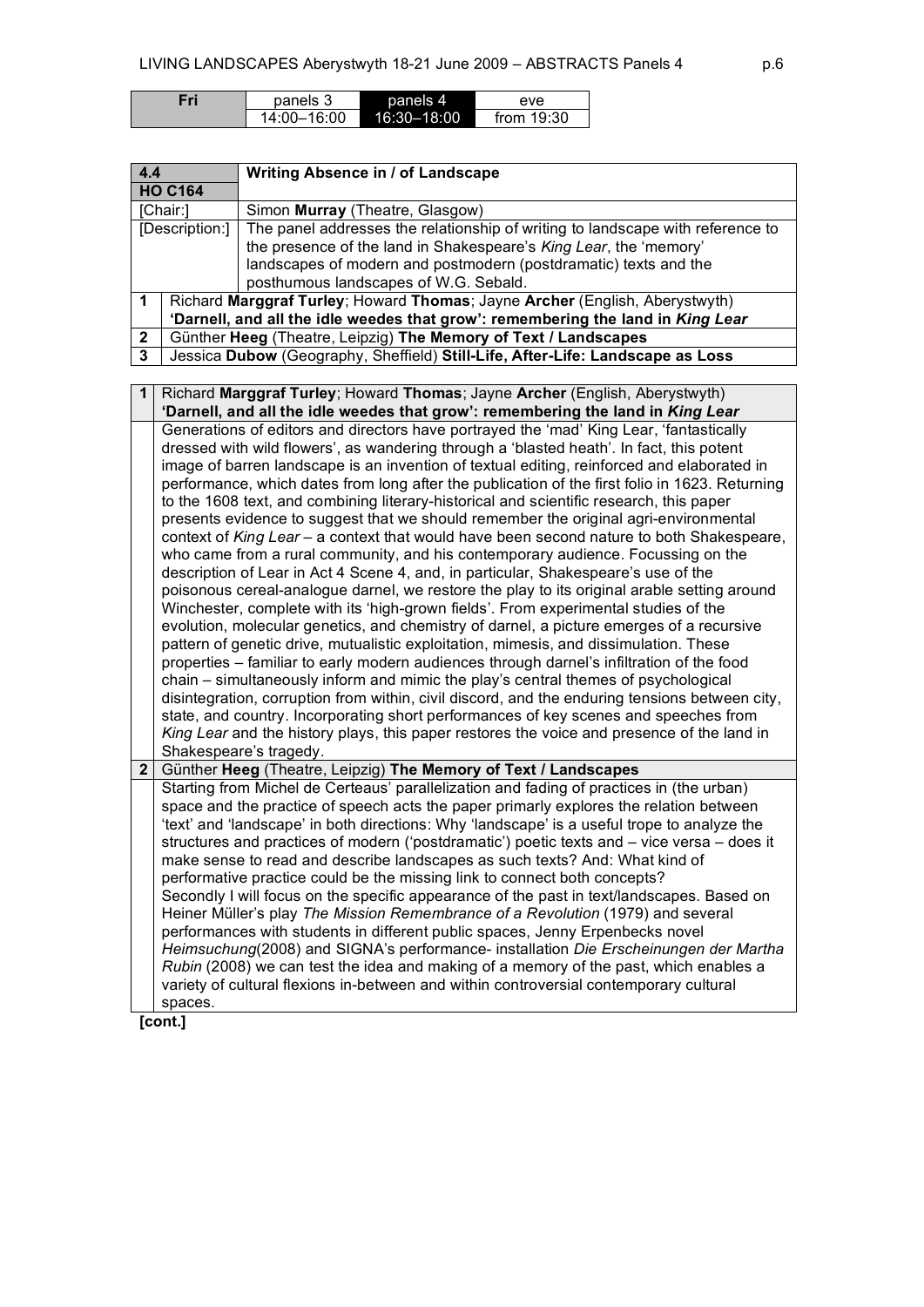| LIVING LANDSCAPES Aberystwyth 18-21 June 2009 - ABSTRACTS Panels 4<br>p.7 |                                                                                                                                                                                                                                                                                                                                                                                                                                                                                                                                                                                                                                                                                                                                                                                                                                                                                                                                                                                                                                                                                                                                                                                                                                                                                                                                                                                                                                                                                                                                                                                                                                                                                                                                                                                                                                                                                                                                                                                                           |  |  |
|---------------------------------------------------------------------------|-----------------------------------------------------------------------------------------------------------------------------------------------------------------------------------------------------------------------------------------------------------------------------------------------------------------------------------------------------------------------------------------------------------------------------------------------------------------------------------------------------------------------------------------------------------------------------------------------------------------------------------------------------------------------------------------------------------------------------------------------------------------------------------------------------------------------------------------------------------------------------------------------------------------------------------------------------------------------------------------------------------------------------------------------------------------------------------------------------------------------------------------------------------------------------------------------------------------------------------------------------------------------------------------------------------------------------------------------------------------------------------------------------------------------------------------------------------------------------------------------------------------------------------------------------------------------------------------------------------------------------------------------------------------------------------------------------------------------------------------------------------------------------------------------------------------------------------------------------------------------------------------------------------------------------------------------------------------------------------------------------------|--|--|
| 4.4                                                                       | <b>Writing Absence in / of Landscape</b>                                                                                                                                                                                                                                                                                                                                                                                                                                                                                                                                                                                                                                                                                                                                                                                                                                                                                                                                                                                                                                                                                                                                                                                                                                                                                                                                                                                                                                                                                                                                                                                                                                                                                                                                                                                                                                                                                                                                                                  |  |  |
| [cont.]                                                                   |                                                                                                                                                                                                                                                                                                                                                                                                                                                                                                                                                                                                                                                                                                                                                                                                                                                                                                                                                                                                                                                                                                                                                                                                                                                                                                                                                                                                                                                                                                                                                                                                                                                                                                                                                                                                                                                                                                                                                                                                           |  |  |
| 3                                                                         | Jessica Dubow (Geography, Sheffield) Still-Life, After-Life: Landscape as Loss                                                                                                                                                                                                                                                                                                                                                                                                                                                                                                                                                                                                                                                                                                                                                                                                                                                                                                                                                                                                                                                                                                                                                                                                                                                                                                                                                                                                                                                                                                                                                                                                                                                                                                                                                                                                                                                                                                                            |  |  |
| 'living landscape'.                                                       | Places lost - barred, burnt, abandoned; views of shorelines and coastlines that emerge<br>only to be engulfed by an arresting opacity; perspectival arabesques that collapse into a<br>'night-side vanishing point', into a darkening beyond all sense and direction. Exploring what<br>I'd like to call a negative phenomenology, this paper explores the mute underside of a<br>Based on the visual and textual landscapes of W.G. Sebald and contextualizing this within<br>debates about the Shoah - and the temporal predicament of being 'born-after' - I argue the<br>ways that all places are in some sense posthumous. Not so much animated by a past than<br>made neutral by all that is irrecoverable and anonymous, Sebald's landscapes are places<br>whose histories we cannot know, through which voices cannot carry, in which vision cannot<br>illuminate but where a certain unavowability persistently haunts the present. Here nature-<br>morte becomes the index of melancholia, or the form that melancholia takes.<br>If this connects to questions about the work of landscape representation it also obliges us<br>to think of the concept in ways that differ significantly from its conventional usage – as from<br>its customary critique. One the one hand, it is not any idea of representation born of the<br>aesthetic tradition which consists in the naming and shaping of a visual field, in the<br>orientation of sight-lines and the symbolic arrangement of the gaze. On the other hand, it<br>has precisely nothing Heideggerian about it. Rather, with W.G. Sebald, we might come at<br>representation from another, and anti-mimetic direction. It is one which envelopes and<br>develops within itself the very fact of loss, which demands that it is only from a lifeless<br>'point of view' – or better yet, from the 'point of view' of lifelessness – that landscape can<br>perform, and make present, all that remains absent and inaccessible in history. |  |  |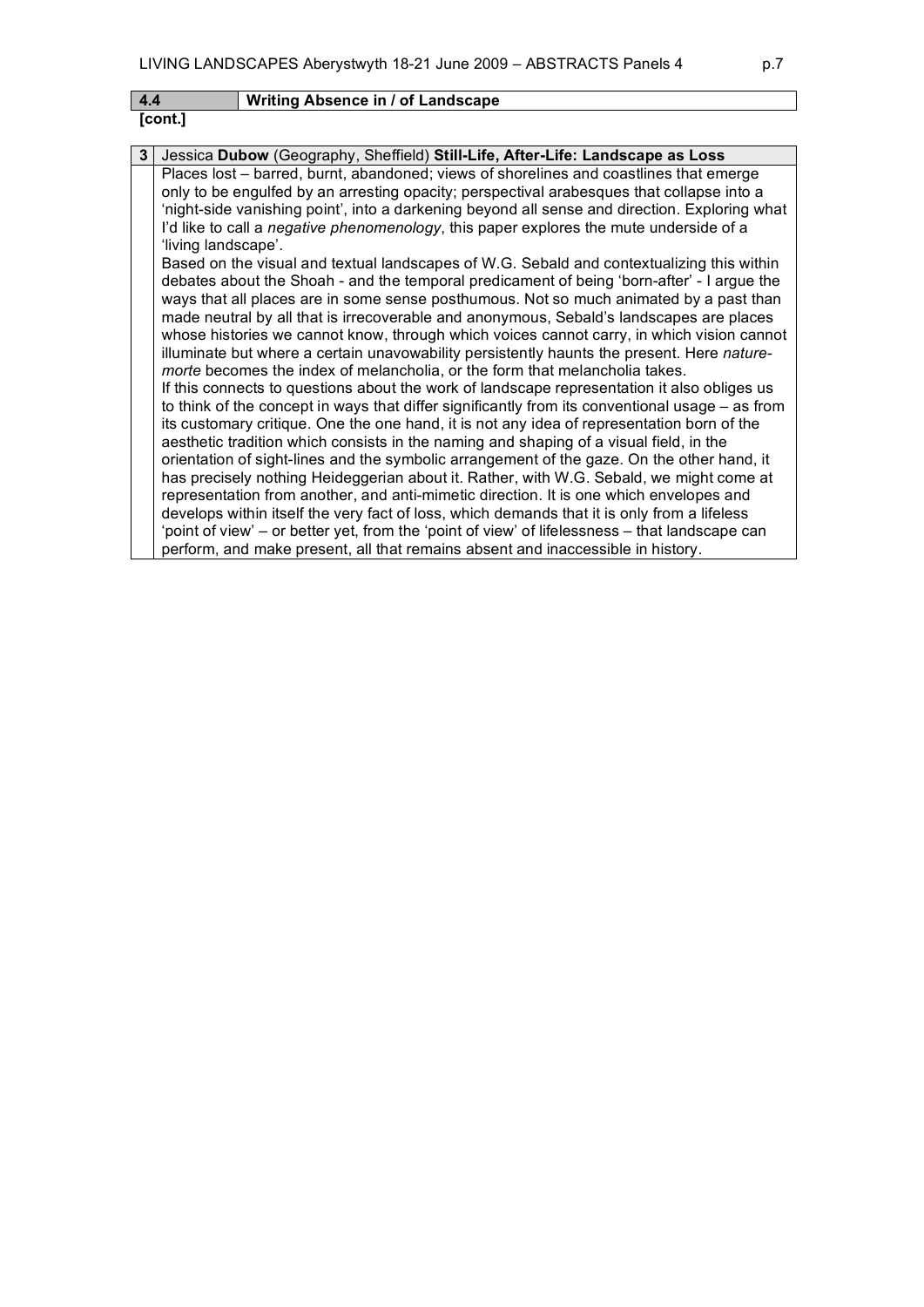| =ri | panels 3    | panels 4    | eve          |
|-----|-------------|-------------|--------------|
|     | 14:00-16:00 | 16:30-18:00 | from $19:30$ |

| 4.5          |                                                                                    | <b>Of Animals</b>                                                             |
|--------------|------------------------------------------------------------------------------------|-------------------------------------------------------------------------------|
|              | <b>HO C165</b>                                                                     |                                                                               |
|              | [Chair:]                                                                           | Chair: David Williams (Dartington/Falmouth)                                   |
|              | [Description:]                                                                     | The panel addresses non-human and human animal relationships to               |
|              |                                                                                    | landscapes in the context of angling, conservation and the leisure industry's |
|              |                                                                                    | appropriation of rural economies.                                             |
|              | Christopher Bear (Geography and Earth Sciences, Aberystywth) and Sally Eden        |                                                                               |
|              | (Geography, Hull) River readings – the environmental knowledge-practice of angling |                                                                               |
| $\mathbf{2}$ | Olivier LaRocque (McGill University Montreal) Of bears and people                  |                                                                               |
| 3            |                                                                                    | Alison Moore (Media, Culture, Communication, Lincoln) Performing the Farm     |

**1** Christopher **Bear** (Geography and Earth Sciences, Aberystywth) and Sally **Eden** (Geography, Hull) **River readings – the environmental knowledge-practice of angling** This paper is about the ways in which anglers read rivers as landscapes, as contexts and as places in which they develop their own knowledge-practices and also coproduce water environments. Drawing on semi-structured interviews and participant observation conducted with anglers who fish on the Rivers Swale, Ure and Esk in northern England between 2006-2008, it considers how supposedly 'lay' people develop skills of environmental interpretation, mental mapping and modelling, visual and nonvisual sensing and sense-making through being part of a rapidly changing and diverse environment. Through this, it emphasises that humans and nonhumans are intimately and relationally connected through their everyday, even mundane, environmental knowledge-practices. It shows that the ways in which anglers read rivers matters. First, it demonstrates how bodies in environments coevolve in multiple sensory contexts. Second, anglers' readings are also put to work in terms of physical environmental management and construction, as well as political environmental campaigning and tenure patterns. Third, their readings are often neglected in favour of the representation of the public as 'lay' – as unspecialised, often ignorant, commonly powerless and tragically disconnected from 'nature'. **2** Olivier **LaRocque** (McGill University Montreal) **Of bears and people** When a carload of tourists ventures into remote parts of the Canadian Rockies foothills, a likely question, upon their encountering a local passer-by, may be: "Is it safe to get out of the car?" The underlying fear is not that of banditry. It stems rather from the very expectations that brought them there, from a landscape that inspires awe but also holds the possibility of both frightful and breathtaking encounters. For this is grizzly bear country. My paper and photographic essay explores the intersection of ambivalent imaginaries of megafauna, its scientific representations, and the contradictory protocols of co-existence in contiguous communities living in landscapes where megafauna and humans are neighbours. What do bears witness of heterogeneously humanized landscapes and what sense do they make of them? Here, cautious processions of wilderness-seekers in a National Park blow shrill whistles and advertize themselves along crowded paths. Further on, cameras of wildlife papparrazi leap into sight at most inopportune times. Nearby, across an ominous fence, ranchers confront them with firearms, or biologists trap them to cinch collars on their neck. Subjects of celebrity, objects of infamy or instruments of science, bears are seldom at home quiet. The age of conservation brought to such places a transformation of the rules of engagement. But the conventions of wilderness- or fame- or knowledge-seekers are not the only available alternatives for meaningful engagement. Conversations with Charlie Russell, who has spent a lifetime with bears from Canada to Kamchatka, elucidate what further option is necessary. As his experience, film and photographs bear witness, bears aspire to another level of relations with humans, that express not only respect, but mutual benign curiosity and kind consideration. That cross-species nonchalance, familiarity and

deep understanding is inconceivable on a popular scale is a moot point. What matters is the proposition of an alternative grounded in recent experience as it is recorded in legends and depicted a century ago by Nicholas Roerich paintings of Russian landscapes.